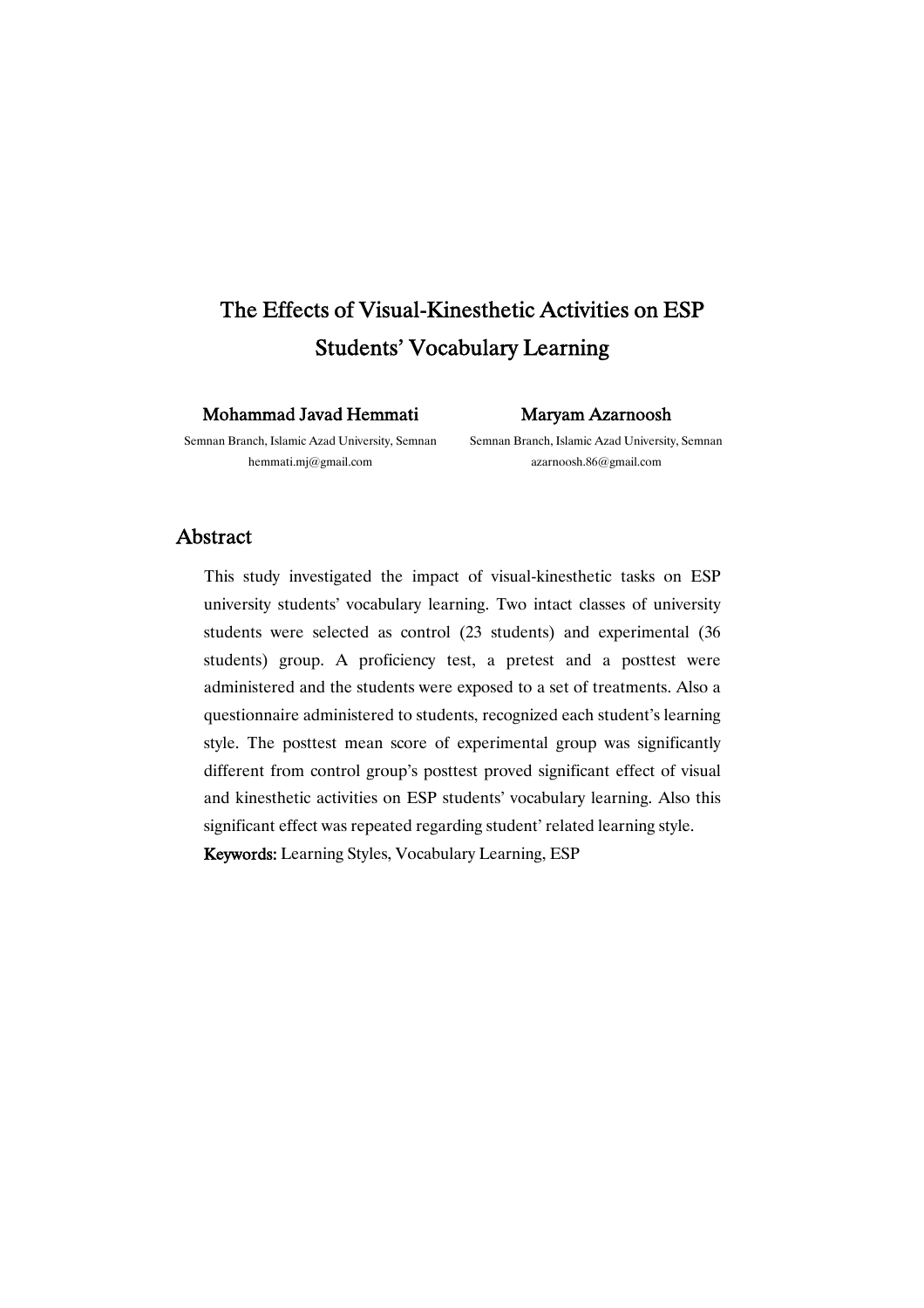# 1.Introduction

According to Coffield, Moseley, Hall and Ecclestone (2004) it is concluded that the fire of learning styles studies and researches have been kindled about 1970s. Today there are many cons and pros rejecting or defending the idea (Felder, 1988). Leaving those approving or disapproving debates behind, there are some internal feelings that guide students' attention and causes their attraction. Those feelings are quite familiar to anyone who experienced boring long lasting classes in their opinions while some other classmates enjoying it. Those activities such as listening to the teacher talking all the time or doing exercises one after the other may not be motivating enough to keep the students' good work. Even activities or tasks that seem to be joyful or interesting, can't satisfy all students and some of those stay away from them. Learning styles were classified and modeled in various aspects. In 1981, Barbe and Milone provided a model called VAK standing for Visual, Auditory, and Kinesthetic based on learning modalities.

In this study, the researcher tried to assess the students' learning style and then provide activities based on the curriculum and with specific learning style. Entering those tasks in class schedule in addition to the main material and comparing the results with students lacking those activities. Thus the first part of the study comprised of students' learning style effect on learning and the other part of this study is referring to specific activities applied to classes attending by university students with specific needs. These students have a degree of English language knowledge and now they are getting ready to enter a different situation such as higher academic level or a job. In both, English proficiency and special ability are needed. These learners with specific needs should be taken care of. One of those needs is vocabulary. As Nation (2001) mentions learning specialized vocabulary should occur after learning the 2000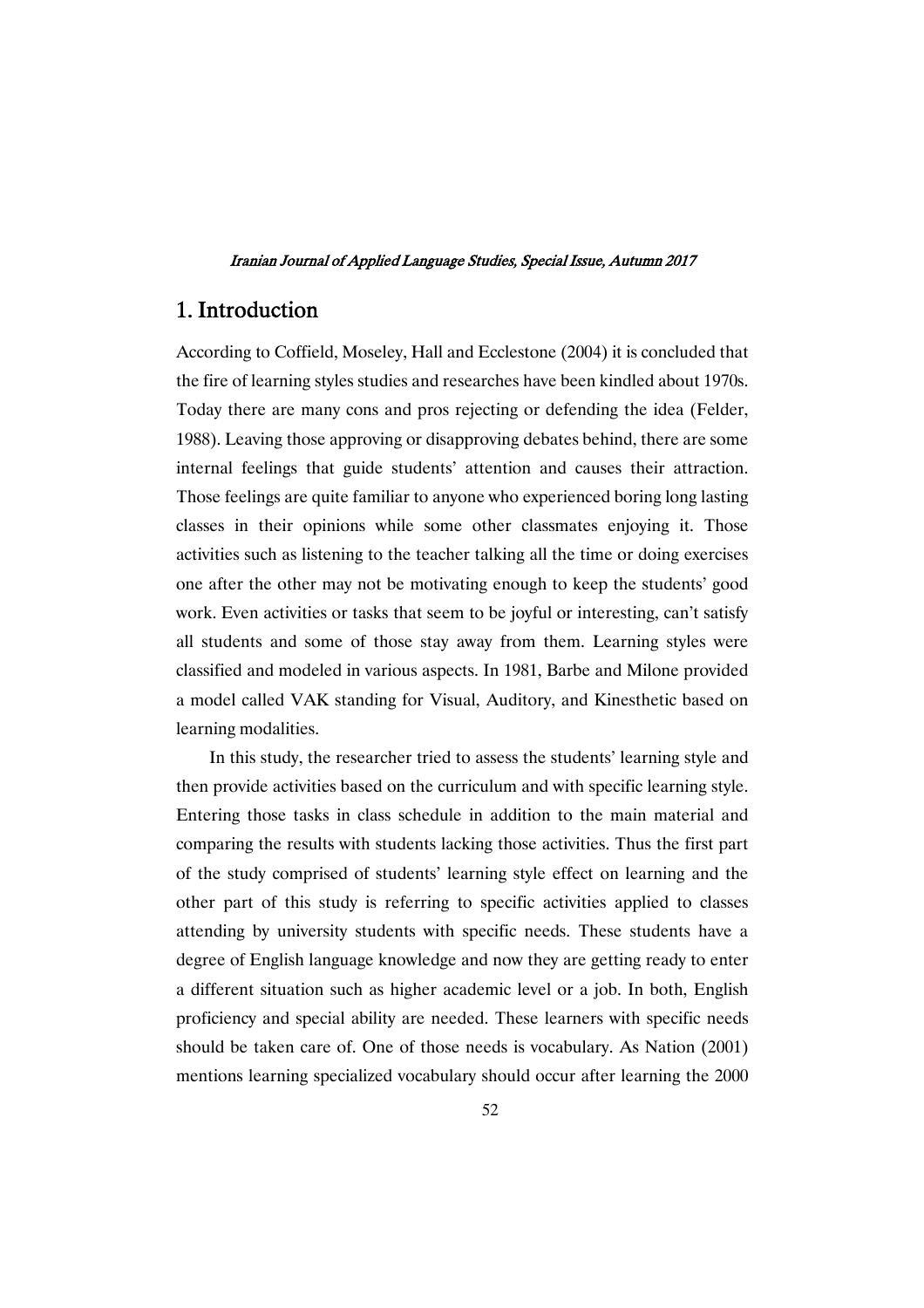to 3000 general words. Then teaching vocabulary in special manner would be a duty of ESP teachers.

To accomplish the objectives of the study, the following research questions are proposed:

- Q1: Does visual and kinesthetic activities have any significant effect on vocabulary learning of ESP university students?
- Q2: Does visual and kinesthetic activities have any significant effect on vocabulary learning of ESP university students based on their learning style?

# 2.Method

This study is a quantitative and quasi-experimental research since the participants of the study were divided into two intact classes and randomization was impractical. The study tried to measure the effectiveness of the independent variables which were visual and kinesthetic activities on ESP university students' vocabulary learning as the dependent variable. After collecting data, statistical analysis was applied to acquire the impact level. In addition, students' learning style effect on their vocabulary learning is considered through a questionnaire. The data gathered by questionnaire were quantitative and analyzable statistically. Also the pre- and posttest gathered statistical data.

### 2.1.Participants

Two intact classes of ESP university students, with the same curriculum, subject and subject teacher including 40 participants as experimental and 25 in control group were selected. Another class for pilot study with 20 students was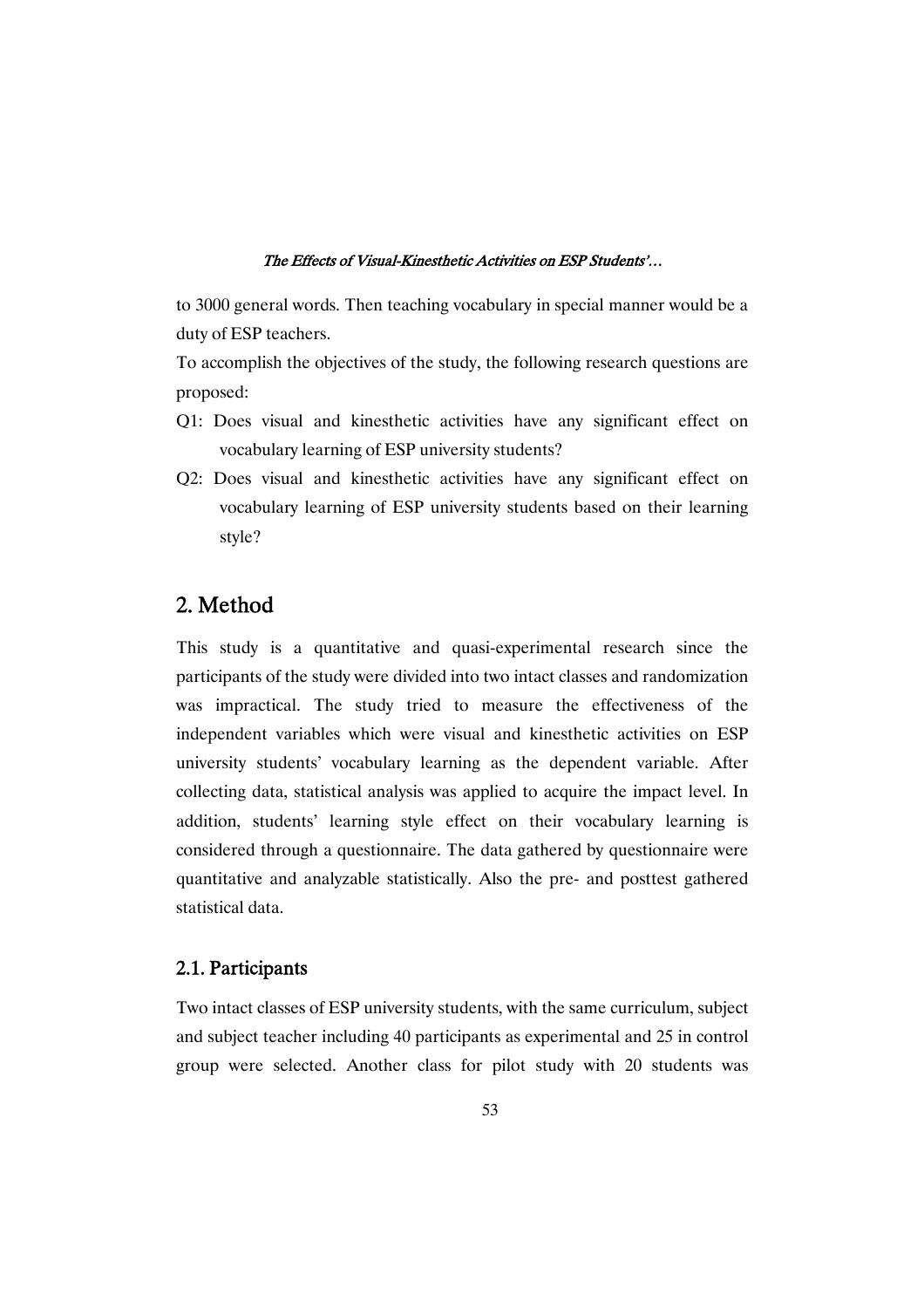considered. The pilot, control and experimental groups were included both male and female students with intermediate English language proficiency level. To select homogenized participants, after administering proficiency test, the students whose scores fell within the range of  $\pm$ 1SD from the mean, they were considered as mid-level ones. Therefore 6 students were dropped out of the study. The reliability of the test was calculated using Cronbach's alpha formula as 0.822. The final number of students participated in the study were 36 in experimental and 23 in control group.

### 2.2.Instruments

PET (Preliminary English Test) was used to ensure homogeneity of students' level of proficiency. The learning style questionnaire is taken from Perceptual Learning Style Preference Questionnaire (PLSPQ) by Reid (1987). It is developed particularly for learners of foreign languages. The pretest was a 40 item-multiple-choice-vocabulary test including the subject materials planned to be taught to the students during the semester. Posttest was the same as the pretest. The pretest (and posttest) were developed by the researcher. The tests were scored from 0 to 40. The Cronbach's alpha results were calculated to show reliability and consistency of the tests which were 0.892 for pretest and 0.737 for posttest.

The subject teacher provided the students a wordlist consisted of 2000 specific vocabularies with definition and translation of each word to students' native language followed by two to four examples in sentences. The wordlist was supposed to be taught as materials to control group and experimental group alike during the semester.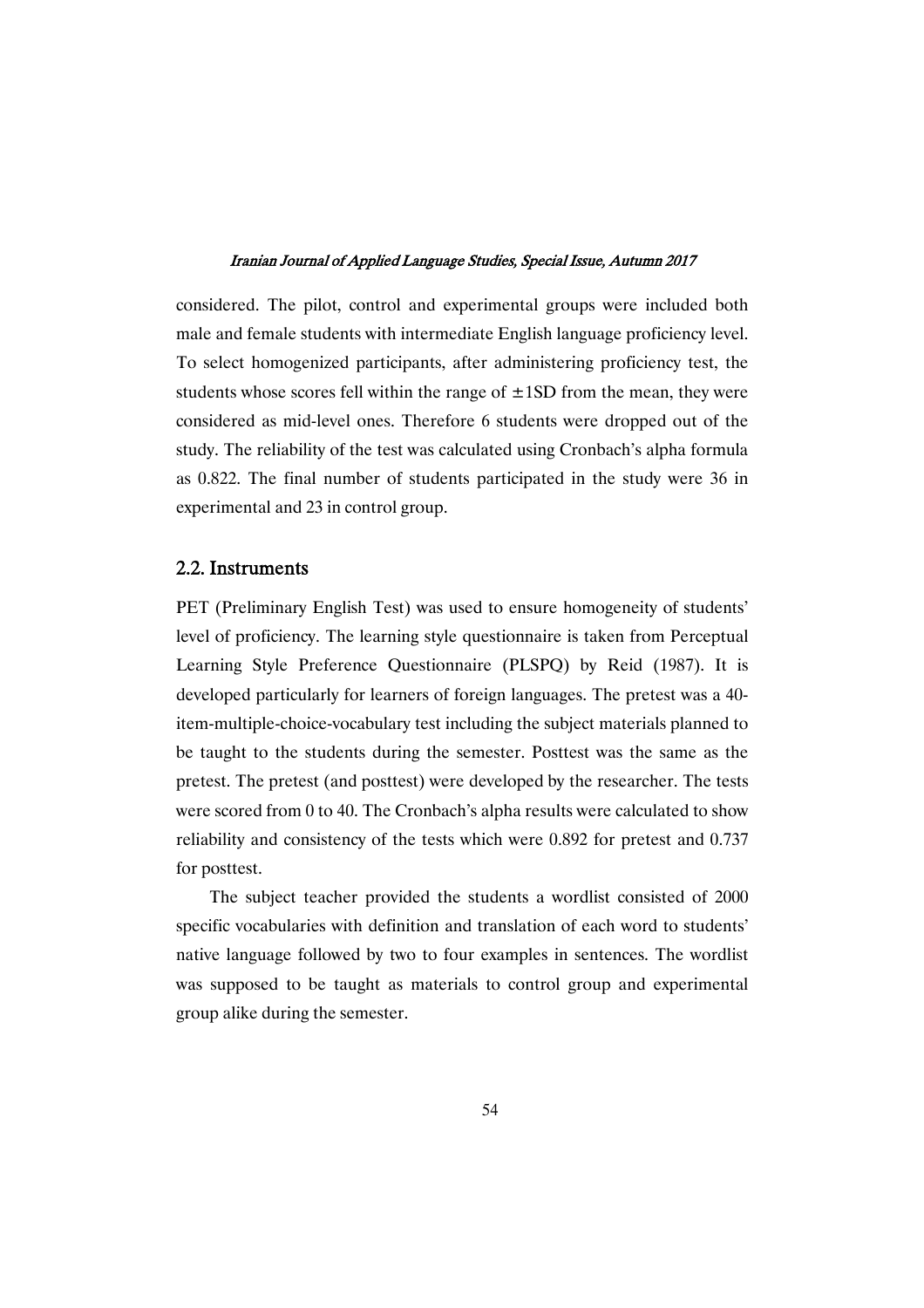### 2.3.Procedure

At the beginning of the semester, a pilot study was conducted. Proficiency test, pre- and posttest were administered and to pilot group and after that they were administered to experimental and control group. Treatment sessions were conducted to experimental group. It was a set of activities such as Pictionary, puzzled story, letter scramble, hangman, hot-seat, charades and so forth which was based on the wordlist as control and experimental group material.

### 2.4. Data Analysis

An independent-samples t-test was used to compare the control and experimental group results in pre- and posttest. The mean score of visual and kinesthetic preferring students with mean score of auditory preferring students were compared to see any significant difference.

# 3.Results

Based on statistical calculations, the consequences of applying activities as treatment are being measured. The opting style preferences is being checked to see if there is any difference between students with visual and kinesthetic learning style and students with auditory learning style in their vocabulary learning.

The result of one-sample Kolmogorov-Smirnov for control group pretest and posttest scores show Sig.  $(2\t-1)$  (2-tailed) = 0.753 and 0.663 and experimental group pretest and posttest scores show Sig.  $(2$ -tailed)=0.956 and 0.700 which all are higher than P-value (0.05) indicating the normal distribution of pre- and posttest scores for control and experimental groups.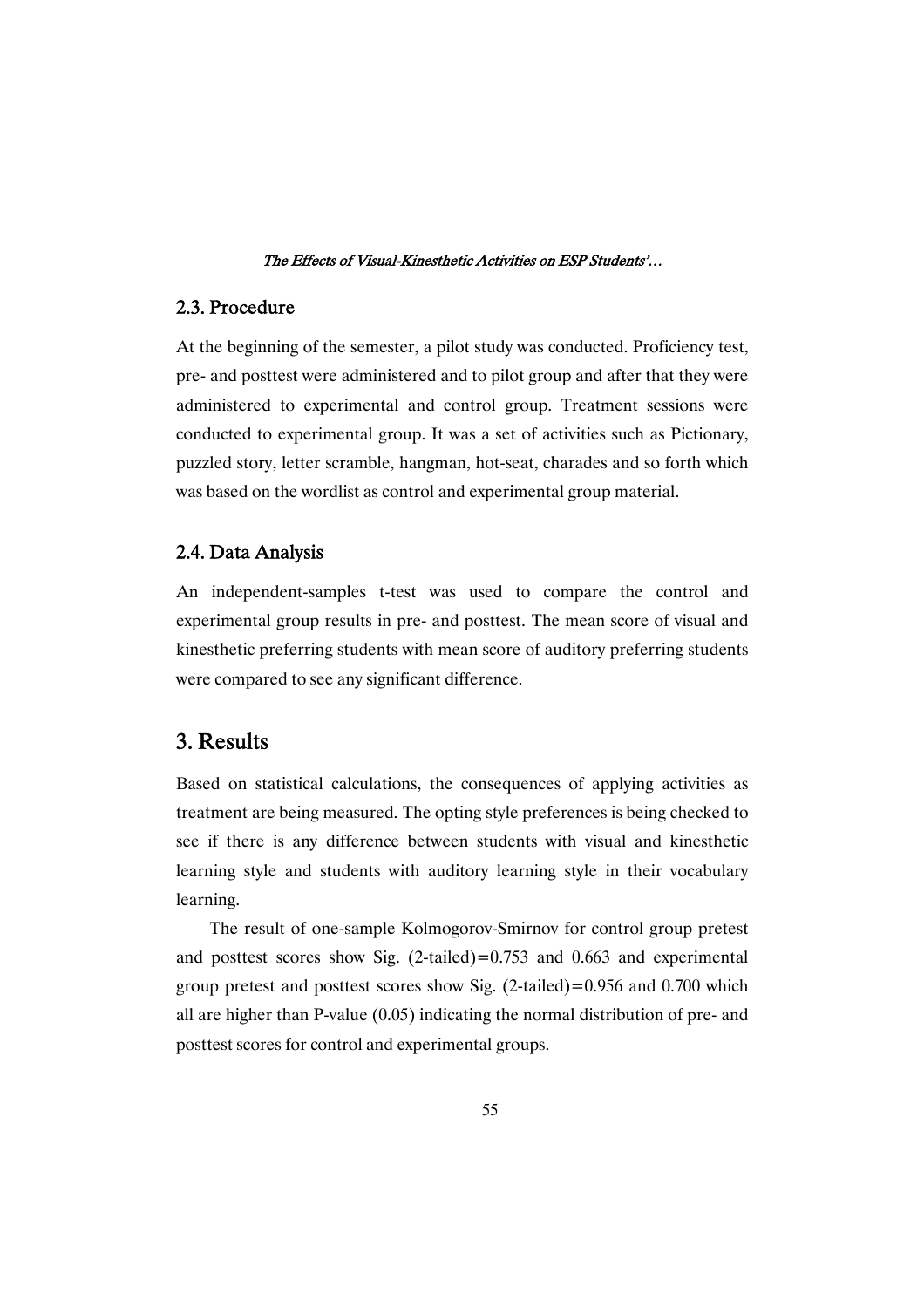To accept or reject the H01 null hypothesis (visual and kinesthetic activities have no significant effect on vocabulary learning of ESP university students) it is needed to consider the mean differences between control and experimental groups' posttest results to see whether there is any significant difference between them or not. The values for pretest calculated (t  $(57)$ =  $-0.959$ ,  $p=0.05$ ), indicate that the difference in the pretest mean scores of the control and experimental groups was not statically significant since Sig. (2 tailed) =  $0.342$  p=0.5. This suggested same vocabulary knowledge for both experimental and control group before treatment sessions being commenced. On the other hand for the posttest, t  $(57) = -0.959$ ,  $p=0.05$ , indicate that the difference in the posttest mean scores of the control and experimental groups was statically significant since Sig. (2-tailed)=  $0.017 < p=0.5$ . Therefore, the null hypothesis H01 was rejected. Visual and kinesthetic activities have significant effect on vocabulary learning of ESP university students.

The second null hypothesis indicated that there is no difference between the effect of visual and kinesthetic activities on vocabulary learning of ESP university students with visual and kinesthetic learning style and students with auditory learning style. Acceptance or rejection of this hypothesis is related to the significant difference between pre- and posttest result for experimental group but here the learning style preference of the students should be dealt with. The calculated values (t  $(34)=1.151$ , p=0.05), indicate that the difference in the pretest mean scores of the visual-kinesthetic and auditory groups was not statistically significant since Sig. (2-tailed) =  $0.258$  >  $p=0.5$ . On the other hand for the posttest values (t  $(34)=2.080$ ,  $p=0.05$ ), show that the difference in the posttest mean scores of the visual-kinesthetic and auditory groups was statically significant since Sig.  $(2$ -tailed)=0.045 < p=0.5. This suggests that treatment sessions with visual and kinesthetic activities were more effective for visual-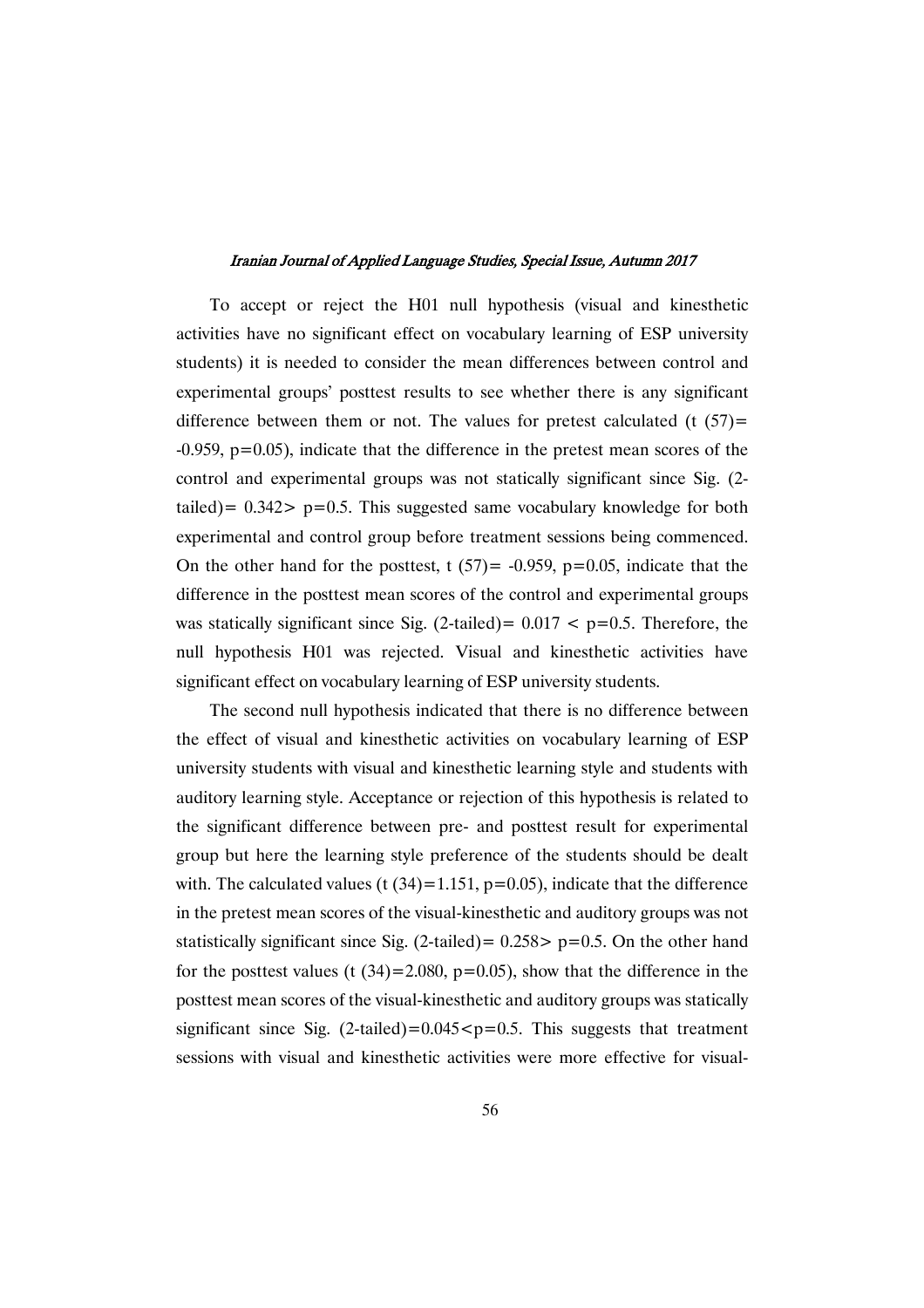kinesthetic group. Therefore, the null hypothesis H02 was rejected. Visual and kinesthetic activities have significant effect on vocabulary learning of ESP university students with visual-kinesthetic learning style.

# 4.Discussion

Regarding the first question, analysis of the data revealed the significant role of visual and kinesthetic activities in ESP students' vocabulary learning.

Supported by statistics, findings of this study reinforced the influence of activities on learning process. This result is similar to studies done before such as Dunn and Dunn (1978) and Sprenger (2008) who believed different learning styles may affect learning procedure, Rezaeinejad, Azizifar and Gowhary (2015) also showed positive relationship between learning styles and vocabulary learning. Barani, Mazandarani and Rezaie (2010) obtained the result indicating significant difference between the means of pre-test and post-test of their experimental group. The aim of their study was to examine the effect of audiovisual aids on the vocabulary learning of young Iranian EFL learners.

Some researches show no significant difference between learning processes considering learning styles. For instance Emamipour and Shams Esfandabad (2008) concluded in the study, there is no significant relationship between the learning style and the student's educational advancement. The difference in the results may arise from the difference in the questionnaire they used in their study which considered different aspects of learning style. 1. Perception aspect: intuitive-feeling learning styles 2. Input aspect: Visual-Verbal learning styles 3. Processing aspect: Active-reflective learning styles 4. Understanding aspect: sequential-global learning styles. Dunn, Beaudry and Klavas (2002), argued sensory preferences influence on students learning. They mentioned eight studies within the past decade that revealed, when youngsters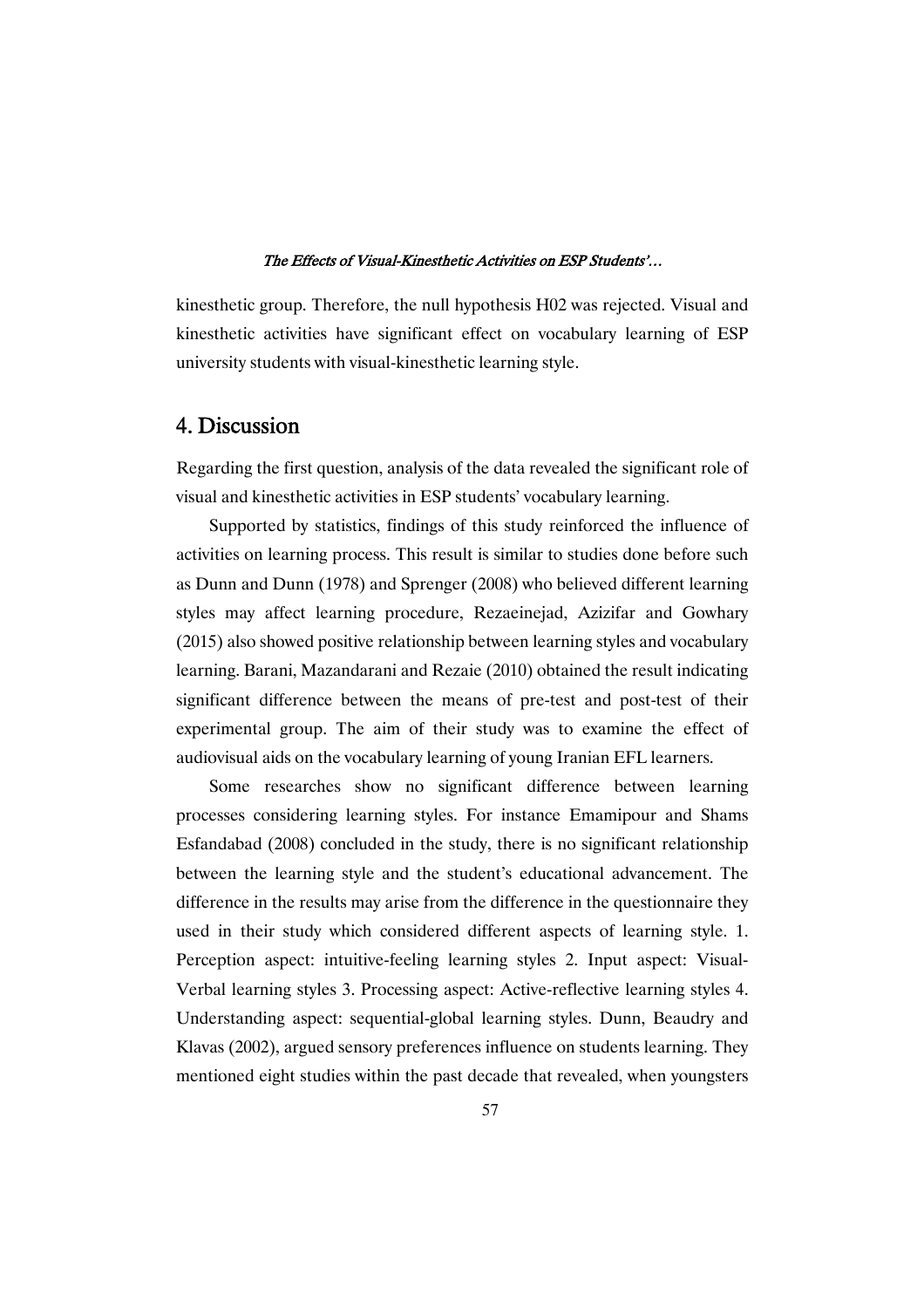were taught with instructional resources that both matched and mismatched their preferred modalities, they achieved statistically higher test scores in modality-matched, rather than mismatched, treatments. Dunn et al. (2002) named some researches with the same results. Dunn et al. (2002) also mentioned, when children were taught with multisensory resources, but initially through their most preferred modality and then were reinforced through their secondary or tertiary modality, their scores increased even more. High school teachers who have translated their curriculum into electroboards, Flip chutes, multipart task cards, and Pick-A-Holes reported increased achievement and interest when such manipulatives were available for highly tactual students (Dunn & Griggs, 1988).

# 5.Conclusion

Two entangled questions were asked in this research. First one is: "Does visual and kinesthetic activities have any significant effect on vocabulary learning of ESP university students?"

The effectiveness of special aimed activities based on students' preferences on their learning process and achievement is marked.

Second question wants to investigate the comparison of such activities effectiveness on different students with different preferences. Is there any difference between the effect of visual and kinesthetic activities on vocabulary learning of ESP university students with visual and kinesthetic learning style and students with auditory learning style?

Learning style based teaching and learning hold promise for improving students' achievements in different educational programs and variety of proficiency levels. Many research studies such as Claxton and Murrell (1987), Willing (1988), and Abidin, Rezaee, Abdullah and Singh (2011) claim that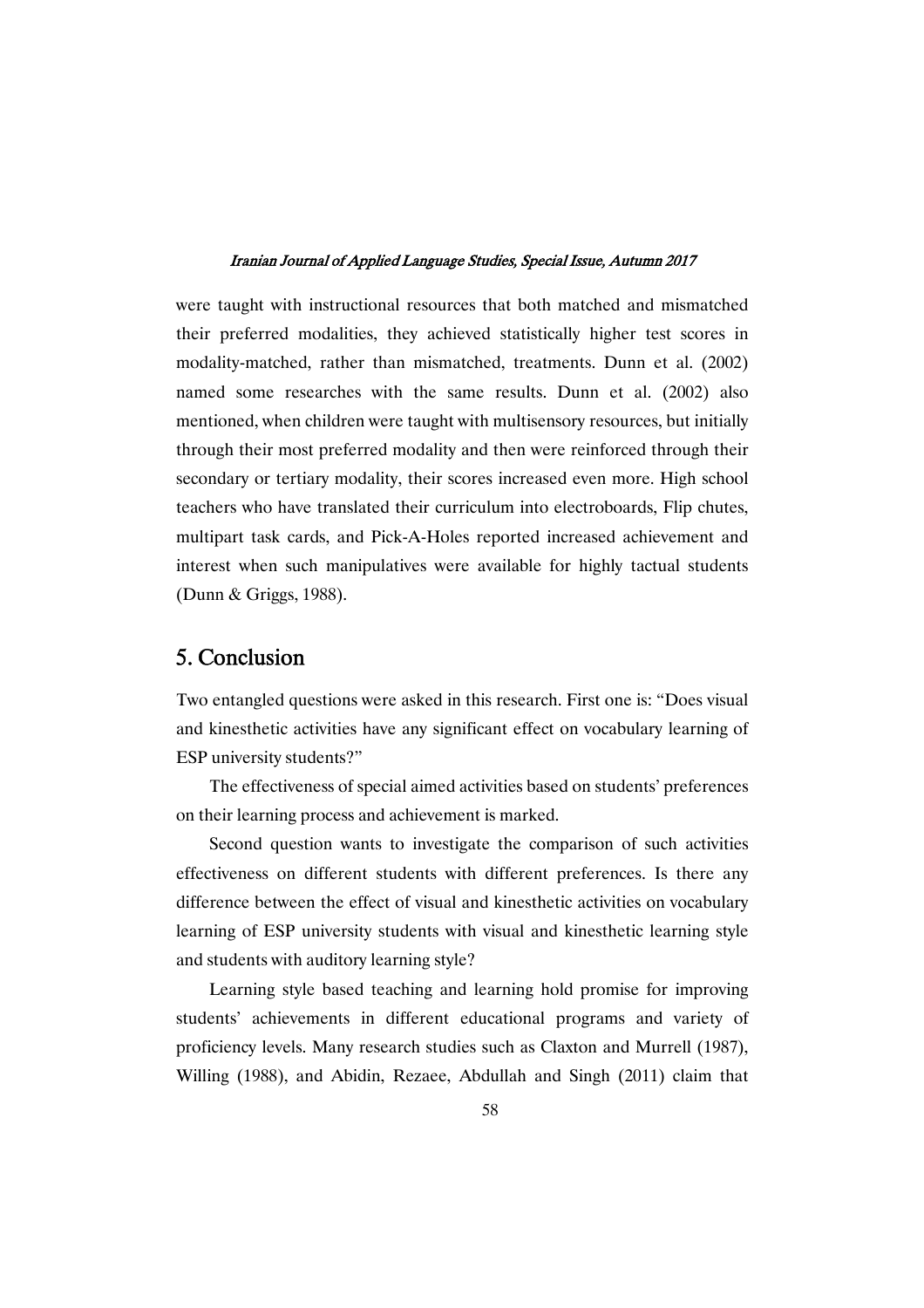learning methods that match with learning style preferences lead to academic achievements. Final outcomes of the current study also emerged to support the positive influence on vocabulary learning through visual and kinesthetic activities treatments. Also the questionnaire distinguished visual-kinesthetic learning style preference students from auditory ones and statistical calculations proved significant effects of visual-kinesthetic activities on students with visual-kinesthetic learning style preference.

# References

- Abidin, M. J. Z., Rezaee, A. A., Abdullah, H. N., & Singh, K. K. B. (2011). Learning styles and overall academic achievement in a specific educational system. International Journal of Humanities and Social Science, 1(10), 143-152.
- Barani, G., Mazandarani, O., & Rezaie, S. H. S. (2010). The effect of application of picture into picture audio-visual aids on vocabulary learning of young Iranian ELF learners. Procedia-Social and Behavioral Sciences, <sup>2</sup>(2), 5362-5369.
- Barbe, W. B., & Milone, M. N. (1981). What we know about modality strengths. Educational Leadership, <sup>38</sup> (5), 378-380.
- Claxton, C. S., & Murrell, P. H. (1987). Learning styles: Implications for improving educational practices. ASHEERIC Higher Education Report No. 4, Washington, DC: George Washington University.
- Coffield, F., Moseley, D., Hall, E., & Ecclestone, K. (2004). Learning styles and pedagogy in post-16 learning: A systematic and critical review. Learning and Skills Research Centre: London.
- Dunn, R. S., & Dunn, K. J. (1978). Teaching students through their individual learning styles: A practical approach. New Jersey: Prentice Hall.
- Dunn, R., & Griggs, S. A. (1988). Learning styles: Quiet revolution in American secondary schools. Reston: NASSP.